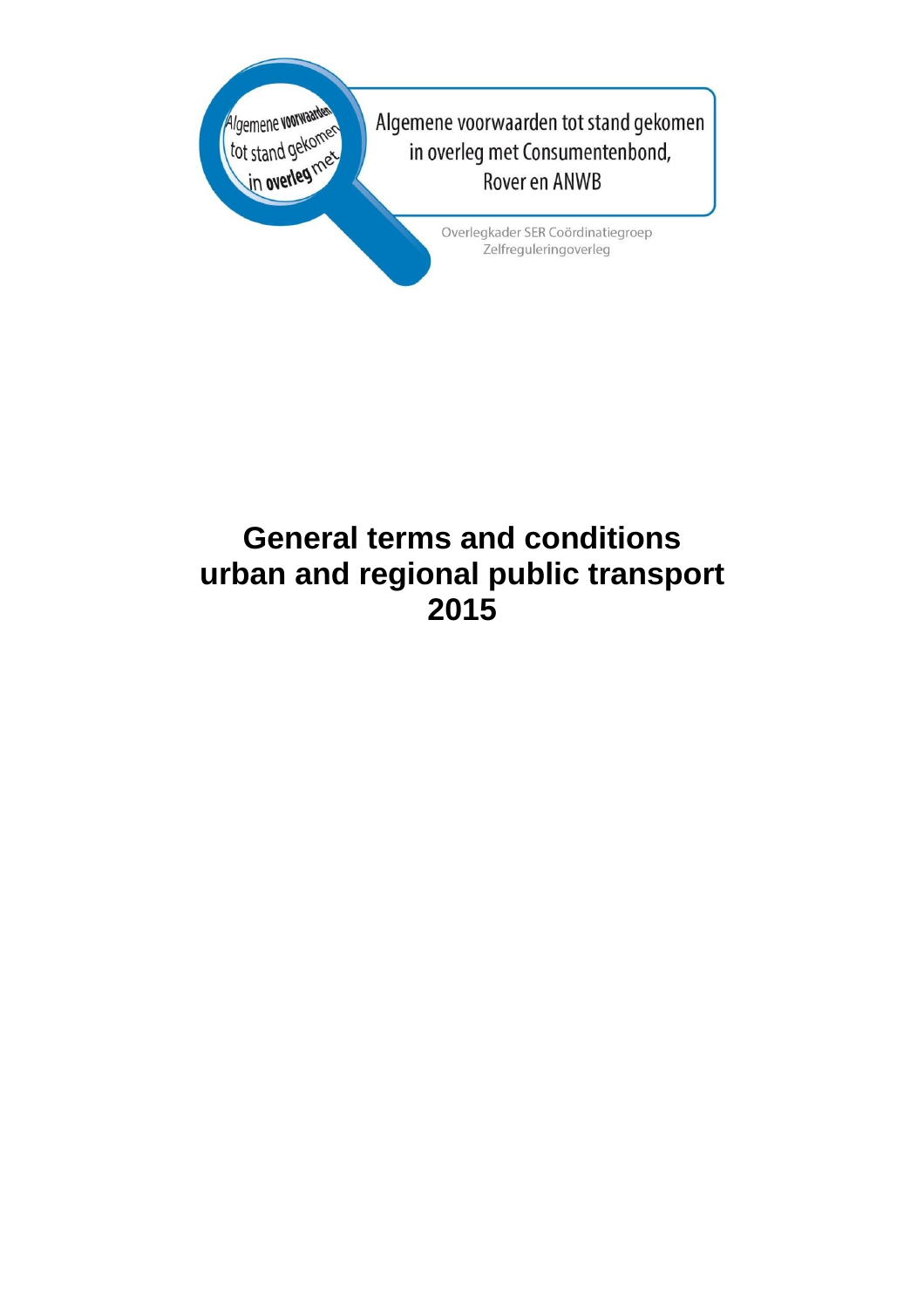## **Introduction**

These general terms and conditions urban and regional public transport are applicable to the use of urban and regional public transport (by bus, tram, light rail, metro) and regional public transport by train operated by the following public transport companies or their subsidiaries or participations:

**Arriva Personenvervoer Nederland B.V., Heerenveen Connexxion Openbaar Vervoer N.V., Hilversum EBS Public Transportation B.V., Purmerend GVB Exploitatie B.V., Amsterdam Hermes openbaar vervoer B.V., Eindhoven (including Breng and Nijmegen) HTM Personenvervoer N.V., The Hague HTM Buzz B.V., The Hague Qbuzz B.V., Amersfoort (including U-OV Utrecht) RET N.V., Rotterdam Syntus B.V., Deventer Veolia Transport Nederland Openbaar Vervoer B.V., Breda**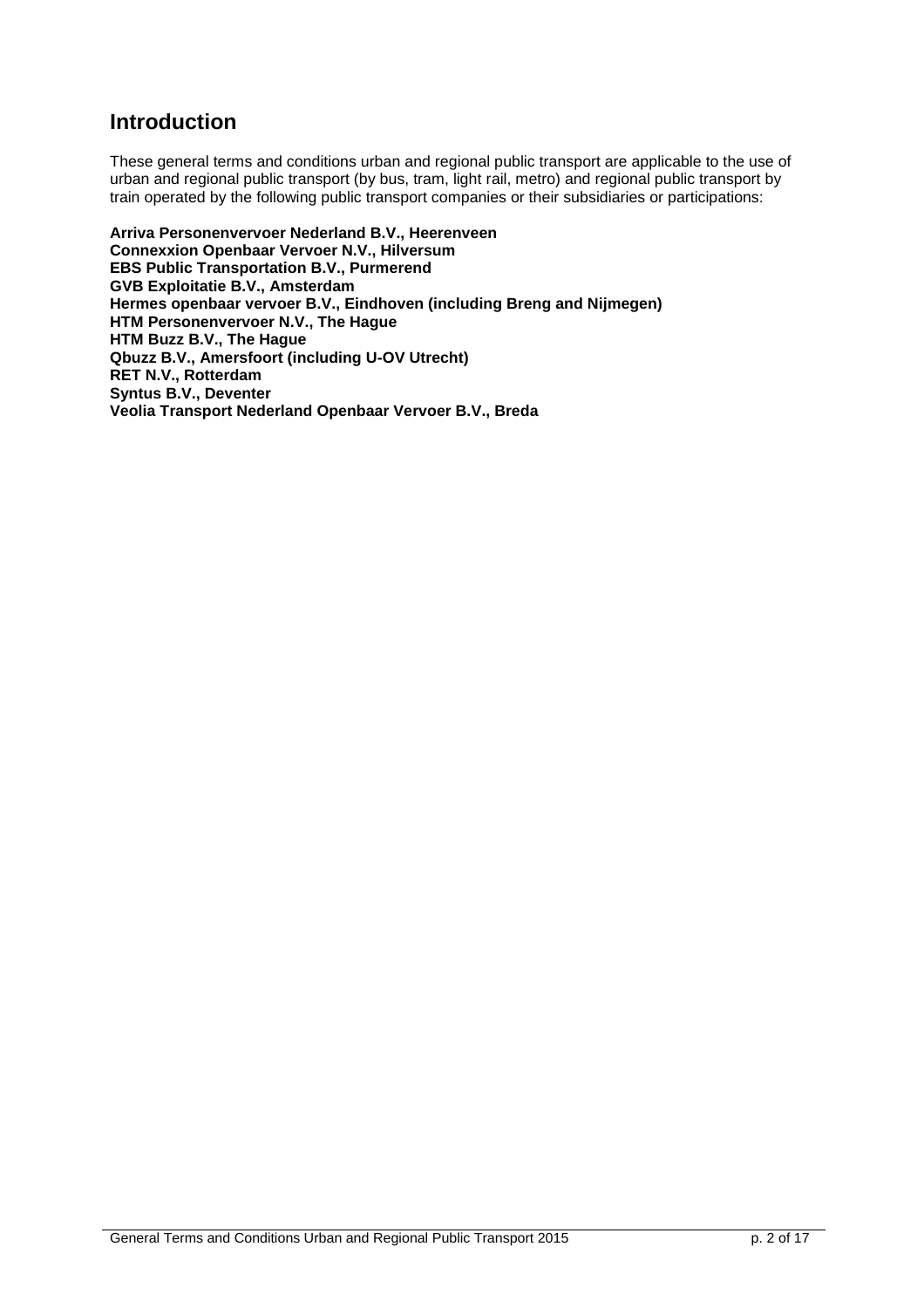## **General Terms and Conditions urban and regional public transport**

These general terms and conditions urban and regional public transport were drawn up in consultation with Consumentenbond *(the Dutch Consumer Association)* and Rover (the *Dutch Association of Public Transportation Passengers)* within the framework of the Self-Regulation Coordination Group (*CZ*) of the Sociaal-Economische Raad *(the Dutch Social and Economic Council)* and take effect on May 1, 2015.

A copy of these General Terms and Conditions (in Dutch language) was filed with the District Court of The Hague under ref. no. 32/2015 on March 23, 2015.

Note: This English version of the Terms and Conditions is the translation of the Dutch version. In any event the (wording of the) Dutch version prevails and is binding for all parties involved.

## **Table of Contents**

| Chapter 6: What you cannot and must do during your trip, at the stations and in |  |
|---------------------------------------------------------------------------------|--|
|                                                                                 |  |
|                                                                                 |  |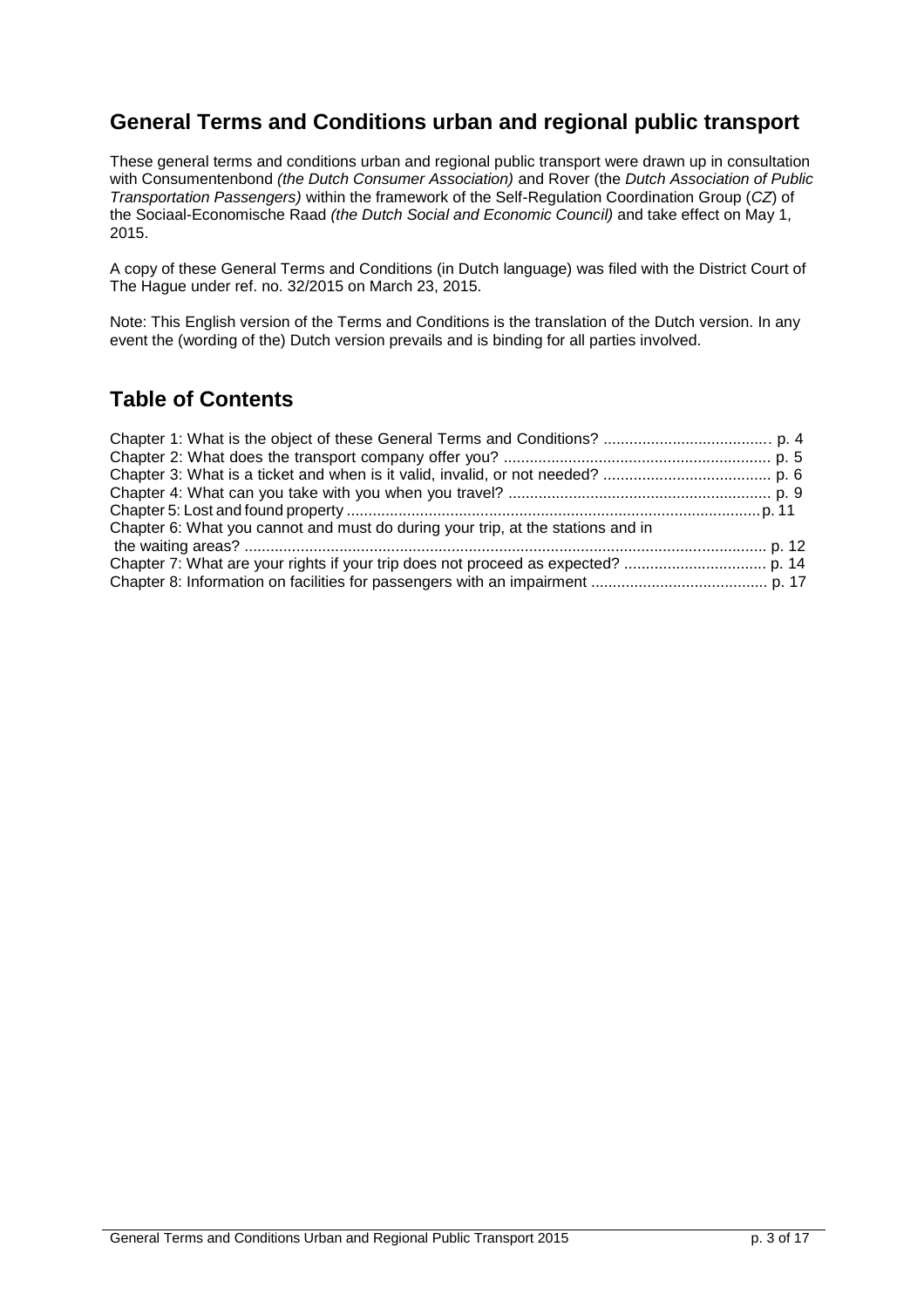## **Chapter 1. What is the object of these General Terms and Conditions?**

- 1.1 These general terms and conditions are applicable to all agreements you enter into with a provider of urban and regional public transport by bus, tram, light rail, metro, or regional public transport by train. This means that these terms and conditions are applicable to, inter alia, your transport and accommodation agreements with an urban or regional public transport company and to all agreements that you enter into with an urban or regional public transport company in relation to a specific product. These terms and conditions also include both your and the transport company's mutual obligations with regard to the use of vehicles, stations or stops. The terms and conditions are also applicable if you use a substitute vehicle operated by the urban or regional transport company.
- 1.2 These general terms and conditions provide you with information on both your and the transport company's rights and obligations. In addition to these general terms and conditions additional product terms and conditions are applicable to specific travel products, e.g. season tickets and discount products. In these product terms and conditions you can, for instance, read how long your travel product is valid or when you can terminate it.
- 1.3 These general terms and conditions can be changed. These changes shall only enter into effect after representative consumer organizations have been consulted in connection therewith. As the occasion arises, changes of the general terms and conditions shall then apply to all new and existing transport agreements and accommodation agreements. Changes of the general terms and conditions are announced on the websites of the transport companies no later than one month prior to the effective date of these changes. If the public transport company has a compelling interest in a change of these general terms and conditions then a notice period shorter than one month can be applied. Public transport companies shall make every effort to reach agreement with representative consumer organizations about intended changes of these general terms and conditions. Should public transport companies fail to reach agreement with these representative consumer organizations, while such agreement had been reached on the previous version, then a note to that effect shall be included in the changed general terms and conditions.
- 1.4 The statutory rules applicable to public transport include, inter alia, Wet personenvervoer 2000 (the Dutch Passenger Transport Act 2000), Besluit personenvervoer *2000 (*the Dutch Passenger Transport Decree 2000) and implementation decrees, Besluit toegankelijkheid *van*  het openbaar *vervoer* (the Dutch Public Transport Accessibility Decree), Burgerlijk *Wetboek*  (Book 8 of the Dutch Civil Code), Wet bescherming persoonsgegevens (the Dutch Personal Data Protection Act), EC Regulation no. 1371/2007 and EU Regulation no. 181/2011.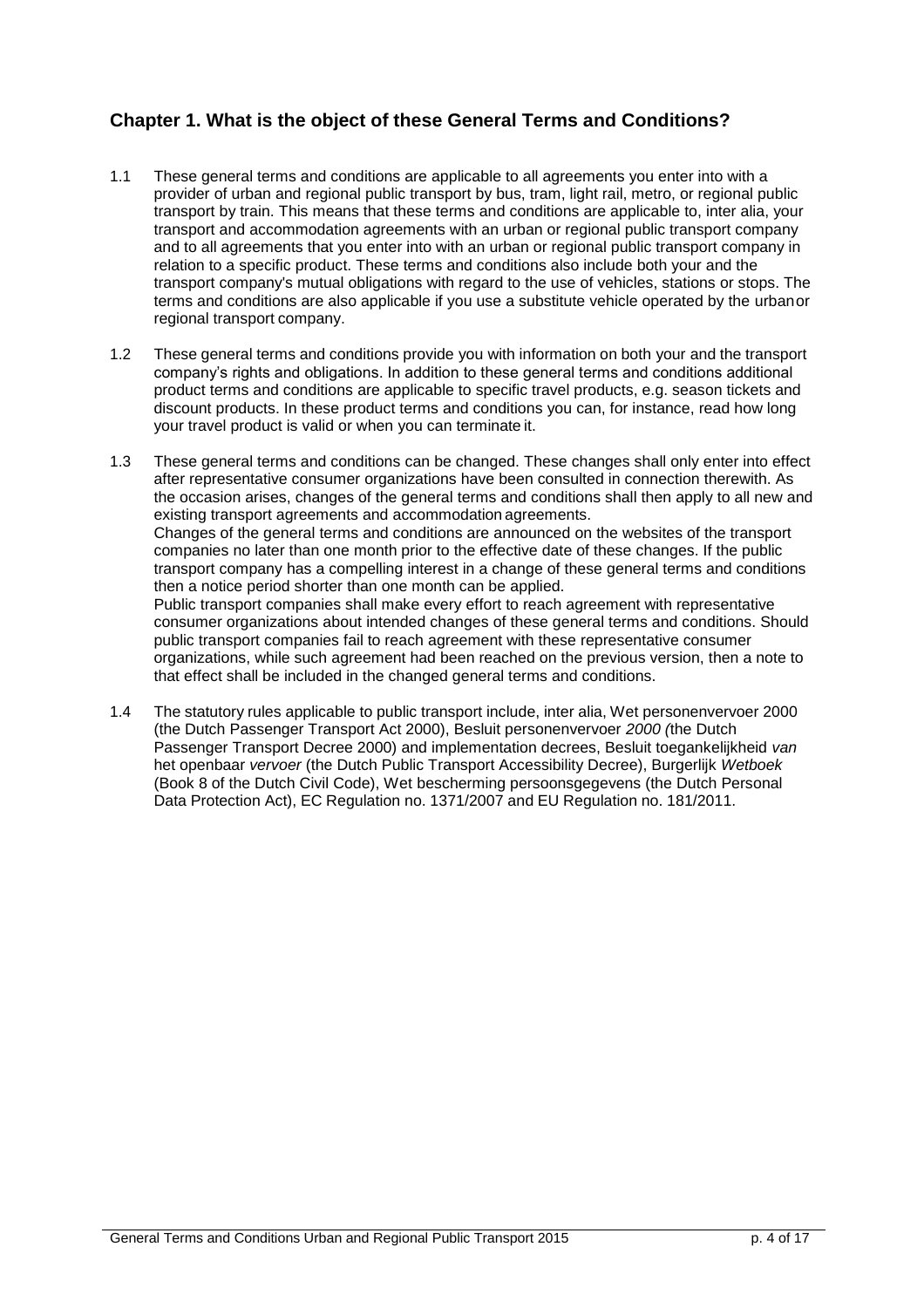### **Chapter 2. What does the transport company offer you?**

- 2.1 The transport company commits to transporting you safely according to its published timetable and shall endeavor to offer you a seat. Should no sufficient capacity be available in the vehicle then the transport company may refuse to transport you. In cases of transportation failure, outage or strike, the transport company shall be entitled to carry passengers at different times and on different routes and/or to employ alternative means of transportation. The transport company shall endeavor to inform you accordingly as soon as possible, and to, where possible, inform you of the reasons, the measures to be adopted, and the potential duration of the delay.
- 2.2 The timetable shall at least provide information regarding:

a. the days when the runs are available;

b. the departure times, the arrival times at stops and the times in-between.

The departure times of the vehicle from the point of departure of a route are determined based on the transport company's service clocks, or, failing the same, the timepieces of its personnel. The transport company changes its timetable at least once a year, and in any case on the Sunday following the second Saturday of December.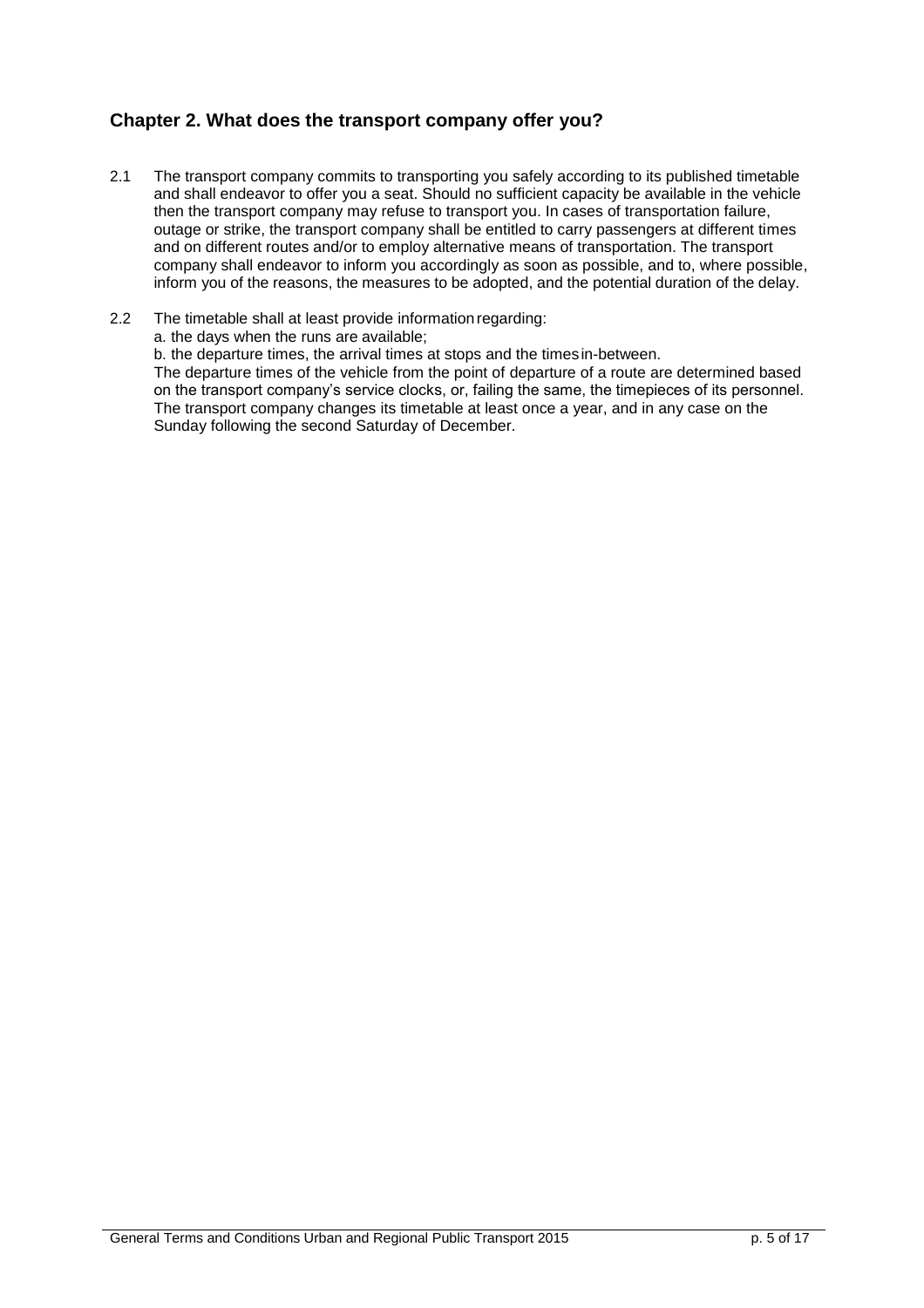### **Chapter 3. What is a ticket and when is it valid, invalid, or not needed?**

## **Ticket**

If you use public transportation or facilities associated with it, you must be in possession of a valid ticket. A ticket indicates the existence of an agreement between you and the transport company. Often, you can use the same ticket with more than one transport company. In such cases, the transport company, as an intermediary, shall implement a transport agreement with another transport company with whom your ticket is valid.

There are certain cases where you do not need to be in possession of a valid ticket (see section 3.9).

## **Payment**<br>3.2 You

- You must make payment of the fare before, at the start of, or at the end of your ride, unless the transport company determines otherwise.
- 3.3 Unless indicated otherwise by the transport company, payments to the transport company for tickets must be made in the legal tender of the Netherlands. Where it is possible to pay for a ticket on board the vehicle, payment should preferably be effected using exact change. The variety of payment methods at vending machines may be limited.

## **Ticket validity**<br>3.4 Immediat

- Immediately upon receiving a ticket, you must check that you have been provided the right one.
- 3.5 The transport company may inspect the validity of a ticket before, during or after a ride.
- 3.6 Tickets with no specific date are valid up to one year after a change in the fare for that ticket has been implemented, unless some other term of validity is indicated on the ticket or in the product terms and conditions.
- 3.7 A ticket is not valid, if you are in breach of the rules and obligations set forth in Chapter 6 concerning the use, inspection and misuse of tickets. Upon issuing proof of receipt, the transport company is entitled to withdraw your ticket and order you to exit the vehicle or have you removed, if:

a. you are in breach of or fail to comply with the law or a contractual provision concerning the transportation and the transport company cannot reasonably be expected to transport you any further;

b. you are using an invalid ticket, are misusing a ticket, or obstruct or prevent inspection of the ticket;

c. the terms and conditions for obtaining or paying for the ticket have not been met.

- 3.8 A ticket shall in any event not be valid, if:
	- a. the date indicated on it shows the ticket to be invalid;
	- b. it has been modified in an unauthorized way;
	- c. it has been manipulated or forged;
	- d. it is illegible or no longer adequately legible;
	- e. the identity indicated on a ticket does not match that of the person using it.
- 3.9 The following passengers need not be in possession of a ticket: a. Children under the age of four, when they do not require a separate seating space. b. One person of at least twelve years escorting a passenger in possession of a OV*-*Begeleiderskaart (Public Transport Escort Card).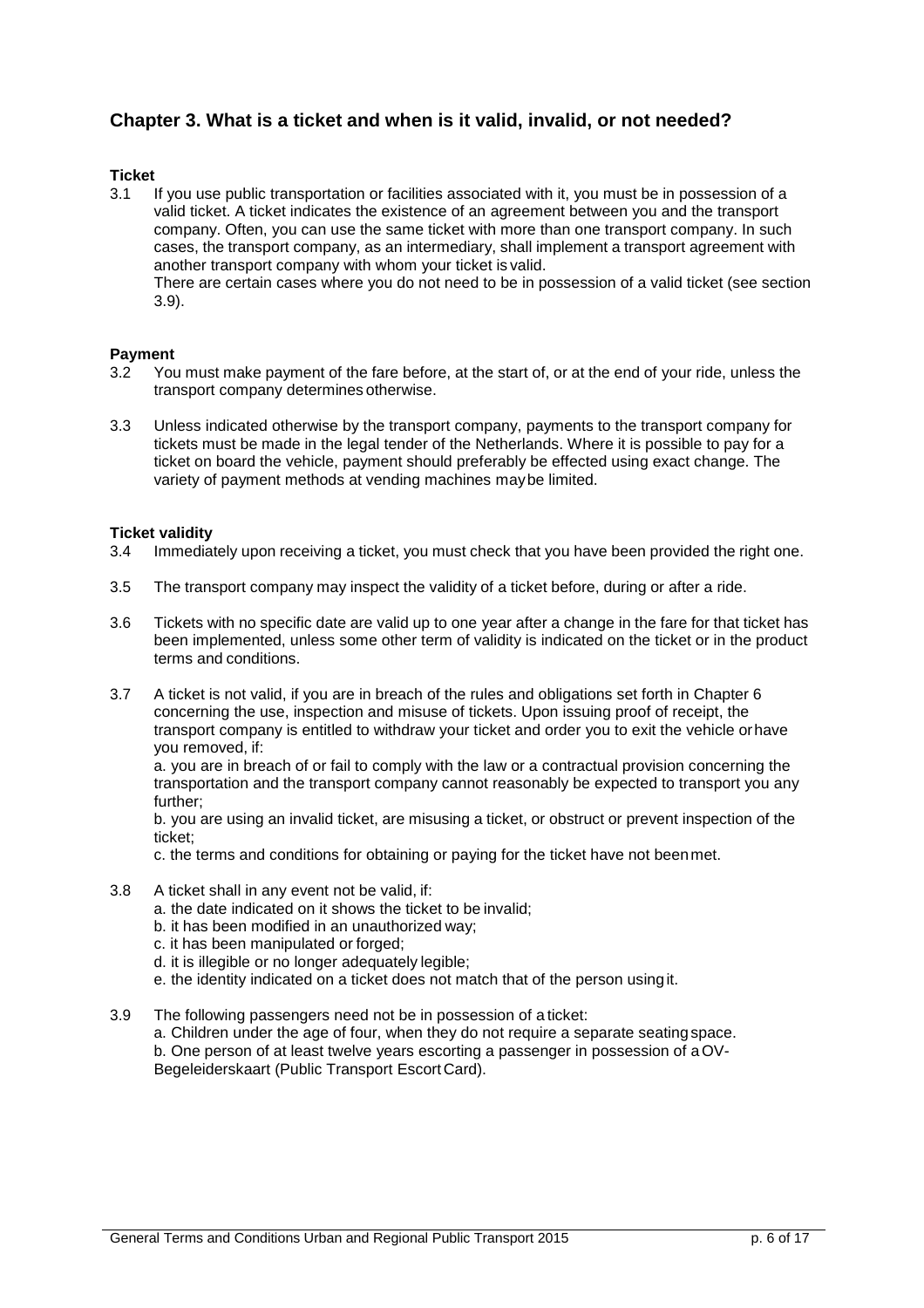#### **OV-chipkaart as ticket**

- 3.10 The OV-chipkaart is a rechargeable contactless chip card bearing the OV-chipkaart logo that can be used as a means of payment for public transport. The OV-chipkaart can be used as a ticket, as long as it has been charged with sufficient credit or has a valid product stored on it.<sup>1</sup>
- 3.11 A personal OV-chipkaart is linked to a specific cardholder. If you use a personal OV-chipkaart as a ticket, it is required that your identity matches the identity as indicated on the personal OVchipkaart and in case your passport photo is required, it must be a well resembling passport photo. It is not allowed to use a personal OV-chipkaart from someone else.
- 3.12 For each transport company there may be different rules concerning the amount of credit loaded onto the OV-chipkaart in order for it to be accepted as a ticket.
- 3.13 The products of one or more transport companies can be stored on the OV-chipkaart. A product could be the right to a single ride or several of them, a season ticket or some other type of discount stored on the OV-chipkaart. Personalized products may only be loaded onto a personal OV-chipkaart, unless indicated otherwise in the terms and conditions of the product.
- 3.14 The OV-chipkaart has a predefined term of validity. This term of validity is independent of the term of validity of a given product loaded onto the OV-chipkaart.
- 3.15 In cases where several products only constitute a valid ticket in combination with each other, these products must be stored on the same OV-chipkaart when using it.
- 3.16 The OV-chipkaart constitutes a valid ticket, if you have checked in at the start of your ride as per the relevant instructions. Checking in is the process on the transport company's end whereby, in sequence, (i) you pass your OV-chipkaart over a card reader of the respective transport company at the start of your ride; (ii) the card reader checks whether a valid product and/or enough credit is loaded on the card, (iii) a text, tone, and/or light signal is emitted by way of confirmation.

You must make sure that your check-in was successful. Should it not be possible to check in due to technical failure of the system, the transport company may ask that you procure a valid ticket by another means.

- 3.17 A boarding fare may be deducted from the available electronic credit on the OV-chipkaart when you check in.
- 3.18 When you exit a vehicle or leave a station, you must check out using the same OV-chipkaart you used at the start of your ride. Checking out is the process on the transport company's end whereby, in sequence, (i) you pass your OV-chipkaart over a card reader of the respective transport company at the end of your ride; (ii) the card reader checks whether a valid product and/or enough credit is loaded on the card, (iii) a text, tone, and/or light signal is emitted by way of confirmation.

By means of this transaction a legally valid payment of the travel fare can be effected. You must make sure that your check-out was successful.

- 3.19 If no valid check-in is effected, then the check-out is treated as a check-in transaction. If no valid check-out is effected, at the very least the boarding fare will be debited as travel fare, unless indicated otherwise by the transport company. If the fare for a ride exceeds the boarding fee and you fail to check out, you will have traveled without a valid ticket and will owe a legally applicable surcharge.
- 3.20 If you seek reimbursement for a product loaded on your OV-chipkaart, you may contact the transport company that sold you the product. For partial or full reimbursement of the credit on the OV-chipkaart you may contact Trans Link Systems BV (TLS). The relevant information is provided under TLS's "General Terms and Conditions of Use of the OV-chipkaart."

<sup>1</sup> The OV-chipkaart is issued by Trans Link Systems (TLS). When you receive your OV-chipkaart, TLS enters into a user agreement with you. TLS's General Terms and Conditions of Use of the OV-chipkaart are applicable to this user agreement.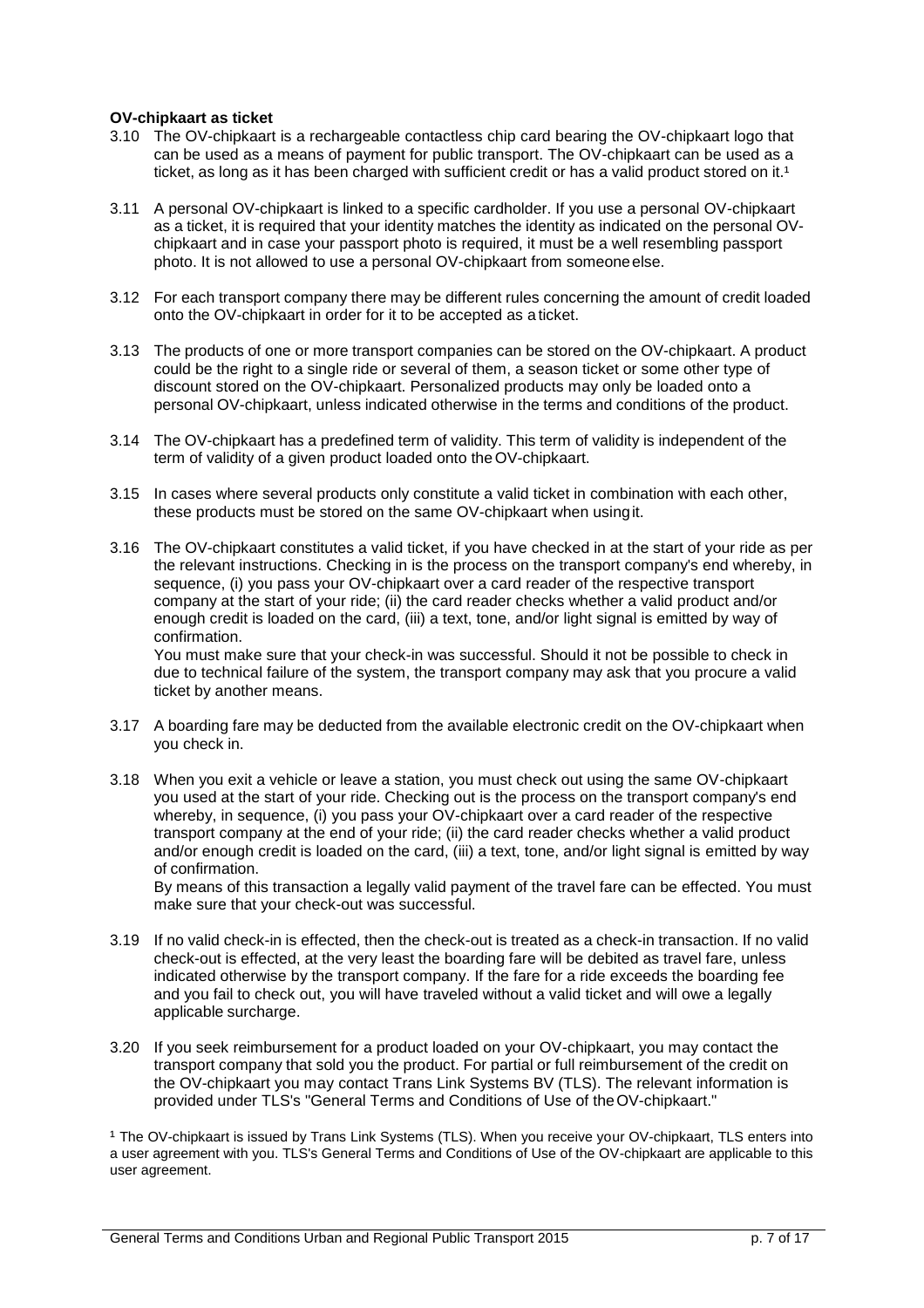- 3.21 Should an electronic debit be made to your card exceeding the travel fare of the ride, you are eligible for compensation from the respective transport company for a period of no longer than three months. In this situation you will need to follow the rules and procedure of the respective transport company in regard of receiving compensation.
- 3.22 In the event of a dispute or in the exercise of one of your rights, the transport company's (electronic) administration shall serve as counter-evidence.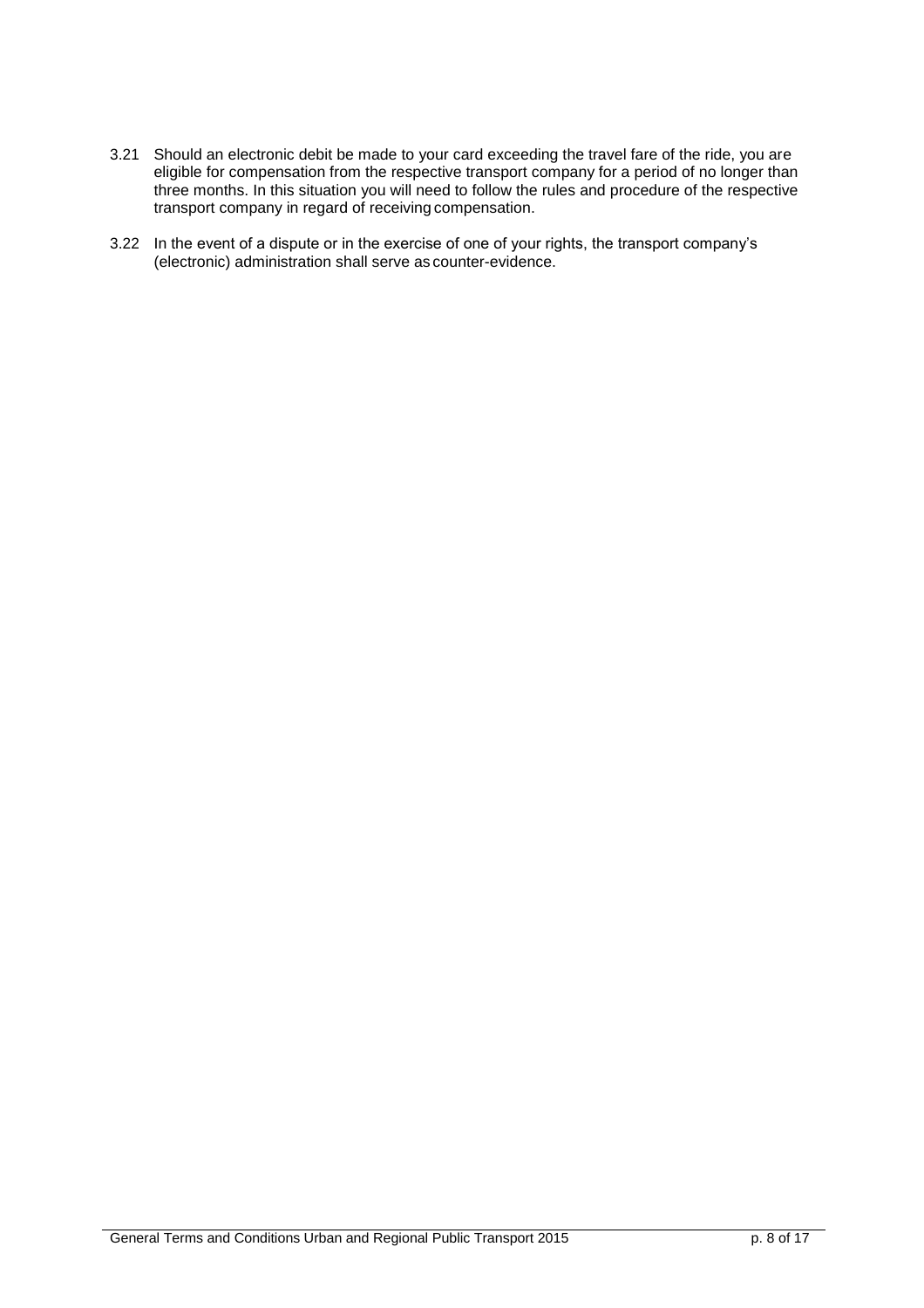### **Chapter 4. What can you take with you when you travel?**

You may take the following items and animals with you when you travel:

#### **Animals**

- 4.1 Under the conditions set forth in this section, living animals may be carried free of charge in a readily portable hamper, bag or other object that can be placed on the ground or on your lap. Dogs may be transported in other ways, as long as they are kept on a short leash. Should the animal occupy a seating space, then its escort shall owe the applicable fare on the animal's account.
- 4.2 The animals cited in section 4.1 may not be carried if they in any way whatsoever could represent an inconvenience for passengers or personnel, or if they are suffering from a contagious disease.
- 4.3 The personnel shall judge whether an animal is eligible for transportation according to the provisions of sections 4.1 and 4.2.
- 4.4 You may bring a dog escorting a disabled person with you free-of-charge, if the dog is a recognized guide dog (in training) for visually impaired persons, or service dog (in training) recognized as such by the Dutch Foundation for Service Dogs (Stichting Hulphond Nederland).

## **Hand luggage**<br>4.5 You may

- You may bring hand luggage (including a folded foldable bicycle) with you on the condition that sufficient room is available for it in the judgment of the transport company.
- 4.6 The transport company may deny you access to the vehicle or ask you to exit it, if, in its judgment, your hand luggage could represent a danger, pollution hazard or inconvenience for others.
- 4.7 Hand luggage must be placed in such a way as to not block the exits (including emergency exits) and does not obstruct passengers or personnel from boarding or exiting and does not represent an inconvenience to them. Hand luggage may not occupy seating space at stations/stops or in a vehicle insofar as a passenger claims the seat in question. You are yourself responsible for loading and unloading your luggage.
- 4.8 You are under obligation to mind any luggage you bring with you on a vehicle.

#### **Bicycles**

- 4.9 Unless expressly prohibited by the transport company, you may bring a bicycle with you on a train in the areas designated for that purpose on the condition that sufficient room is available for it in the judgment of the transport company.
- 4.10 Unless expressly prohibited by the transport company, you may bring a bicycle with you in the subway in the areas designated for that purpose on the condition that sufficient room is available for it in the judgment of the transport company.
- 4.11 If the transport company indicates that a fare is owed for transporting a bicycle, you must be able to present a valid ticket for it.

#### **Buggies**

- 4.12 You may bring a buggy with you on the condition that sufficient room is available for it in the judgment of the transport company. When inside the vehicle, you must apply the buggy's brake and follow the instructions of the transport company.
- 4.13 The transport company may refuse to transport the buggy out of safety considerations.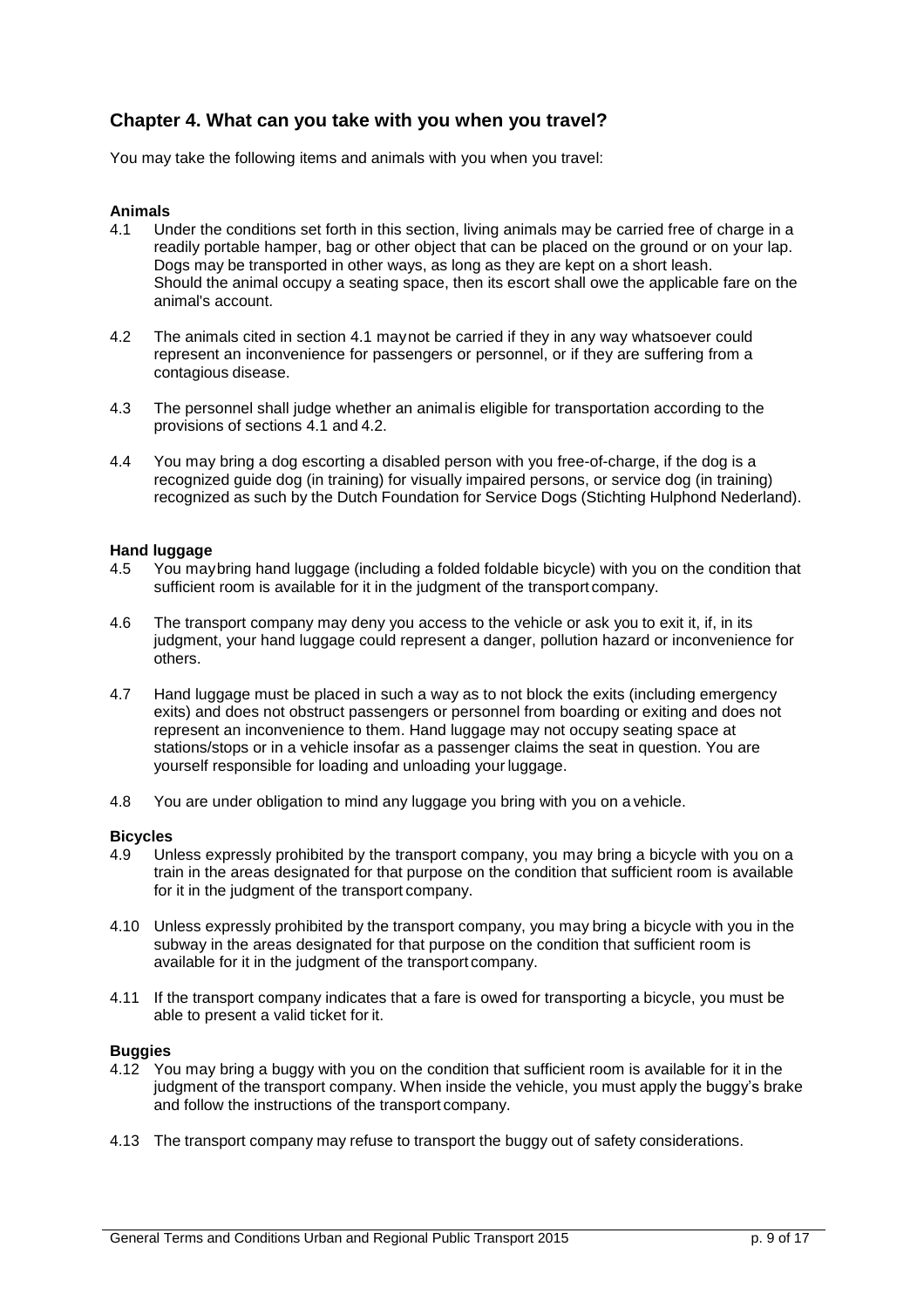#### **Wheelchairs, rollators, mobility scooters and other electrically powered vehicles**

- 4.14 You may bring a wheelchair, rollator, mobility scooter or other electronically powered vehicle with you as long as the option and sufficient capacity to do so are available and the device conforms to the transport company's requirements - maximum dimensions L: 120 cm, W: 70 cm, H: 109 cm.
- 4.15 When inside the vehicle, you must apply the brake on the wheelchair, rollator, mobility scooter or other electronically powered vehicle and follow the instructions of the transport company.
- 4.16 The transport company may refuse to transport the wheelchair, rollator, mobility scooter or other electronically powered vehicle out of safety considerations.
- 4.17 Mobility scooters and other electronically powered vehicles may not be transported on buses.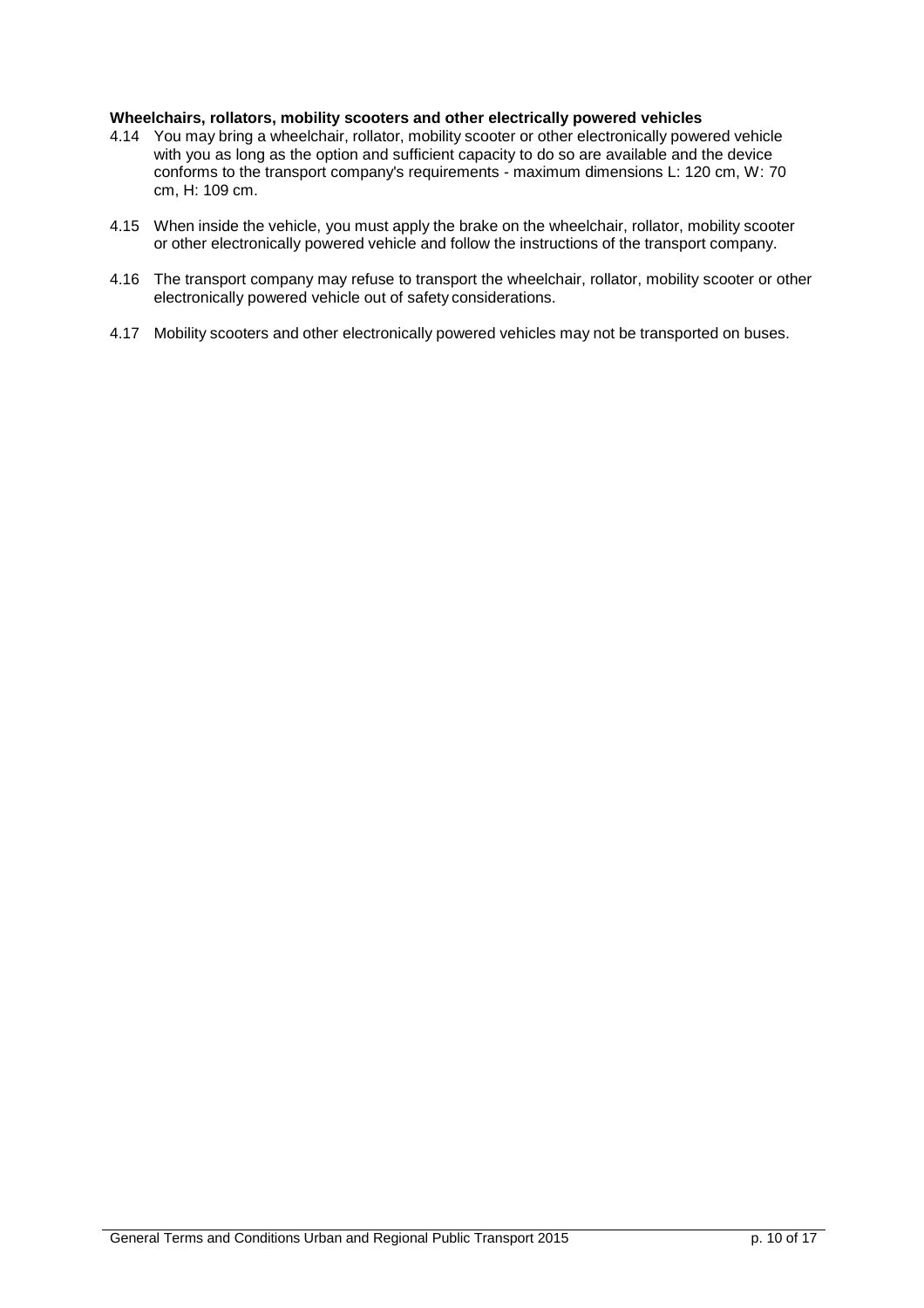## **Chapter 5. Lost and found property**

- 5.1 Should you find an object or an amount of money inside the vehicle or at a station or in a waiting area then you must report this to the transport company as soon as possible. The transport company is legally authorized to take an object or an amount of money into safekeeping against the issue of proof of receipt. When keeping a found object or amount of money with yourself, you must do everything that may within reason be expected of you to locate the owner or person who lost the item(s).
- 5.2 The transport company may sell or eliminate a found item. It may do so immediately in cases where it deems the item unfit for safekeeping. In cases where the transport company deems the item to be worth less than €450, it may sell or eliminate the item after three months. In cases where the transport company deems the item to be worth €450 or more, it may sell or eliminate the item after twelve months. The transport company shall deliver a found item, the proceeds from the sale of a found item, or an amount of money that was found, to the person entitled to it, if that person presents themselves within 13 months after the item was handed in. The transport company may apply reasonable safekeeping and administrative fees for processing a claim to a lost item or amount of money. If the person entitled to the proceeds from the sale of a found item claims them, the transport company may deduct reasonable safekeeping and administrative fees from these proceeds.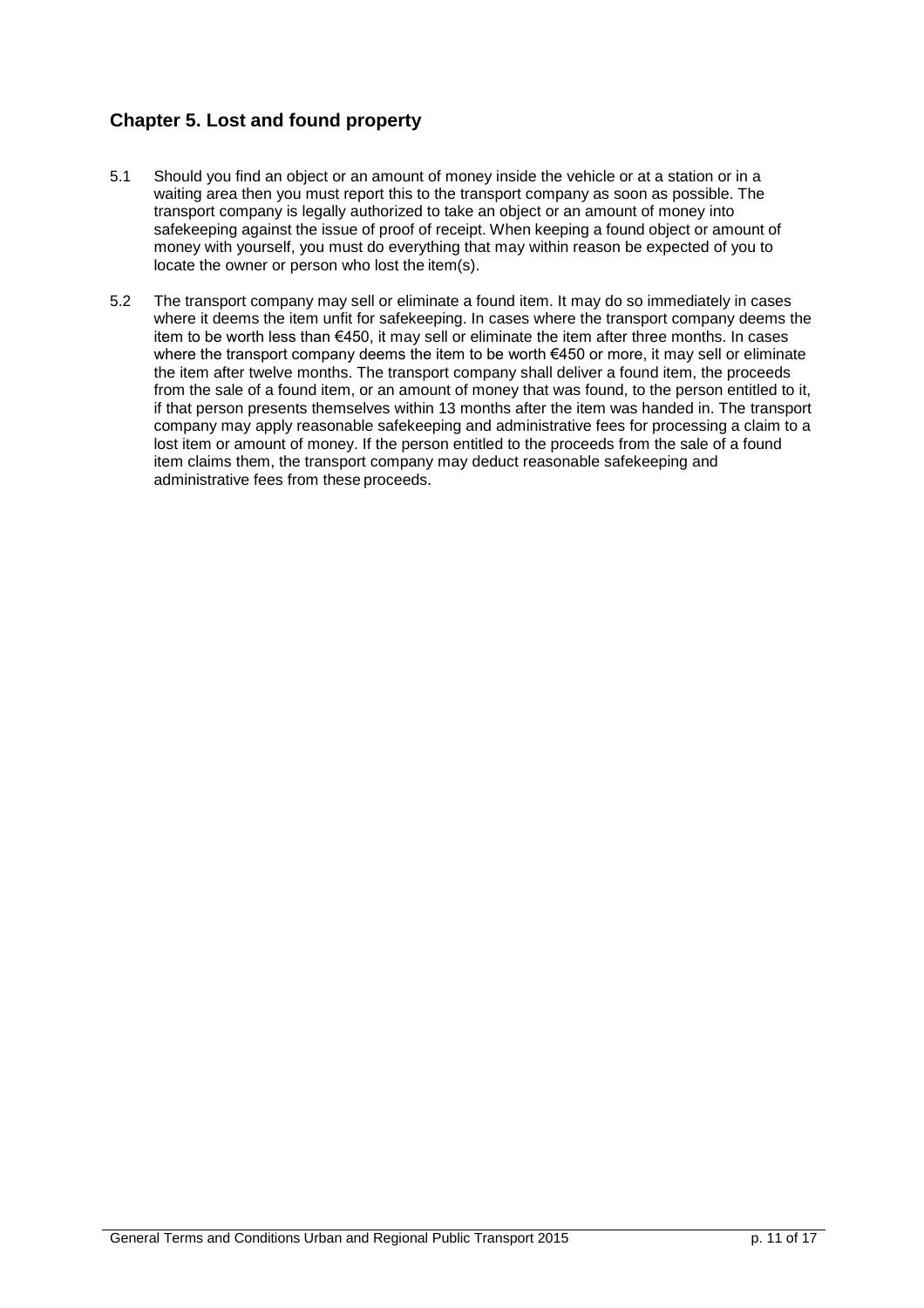### **Chapter 6. What you cannot and must do during your trip, at the stations and in the waiting areas? Conduct and instructions**

- 6.1 Inside a vehicle or at stations or waiting areas, you may not behave or occupy a space in such a way as to compromise safety or disturb (or potentially disturb) peace and order or proper business operations.
- 6.2 You may not obstruct personnel in any way whatsoever in performing their tasks.
- 6.3 You may not take photos or make video or audio recording of personnel, nor publish them, without the consent of the personnel included.
- 6.4 Inside a vehicle or at stations or waiting areas, you may not smoke or hold a burning pipe, cigar or cigarette (including electronic cigarettes), unless you do so in an area specially designated for that purpose.
- 6.5 In the absence of emergency, you may not exit or board a vehicle in any other way than by using the designated entrances or exits at a designated stop.
- 6.6 You may not misuse emergency brakes, emergency hatches or exits, emergency door-opening functions, emergency buttons at turnstiles, SOS buttons on service and alarm panels, or any such facilities.
- 6.7 You may not cause damage to waiting areas, vehicles, works and installations pertaining to stops or stations, or any other property belonging to or being used by the transport company. If you do cause damage, you shall be liable for any damage caused by your actions or negligence, or any damage caused on account of your hand luggage, unless the damage was caused by circumstances beyond your control as a conscientious passenger and as result could not be avoided by you. The transport company shall determine the amounts of damages according to reasonable judgment. You may present counter-evidence in this regard. Should the transport company determine that the damage exceeds  $\epsilon$  227, it shall provide evidence of the monetary amount of the damage.
- 6.8 You must follow the transport company's rules on display or notices, or as instructed by the transport company's employees, concerning, among other things, peace and quiet, order, safety, and proper business operations.

#### **Ticket inspections**

- 6.9 You may not board a vehicle with a ticket that has been modified in an unauthorized way, or has been blocked, or is illegible (including by electronic means), or invalid for the section of the route you are traveling on, or that is not valid for you but for another person.
- 6.10 You may not be at a station or waiting area without a valid ticket, for which access is expressly prohibited in the absence of a valid ticket.
- 6.11 You may not obstruct inspection of tickets.
- 6.12 You must be able to show that you are in possession of a valid ticket upon first request.
- 6.13 If you are in possession of a second-class train ticket but are sitting in the first-class area, you must additionally pay the difference in price between the two classes, plus a legally applicable surcharge.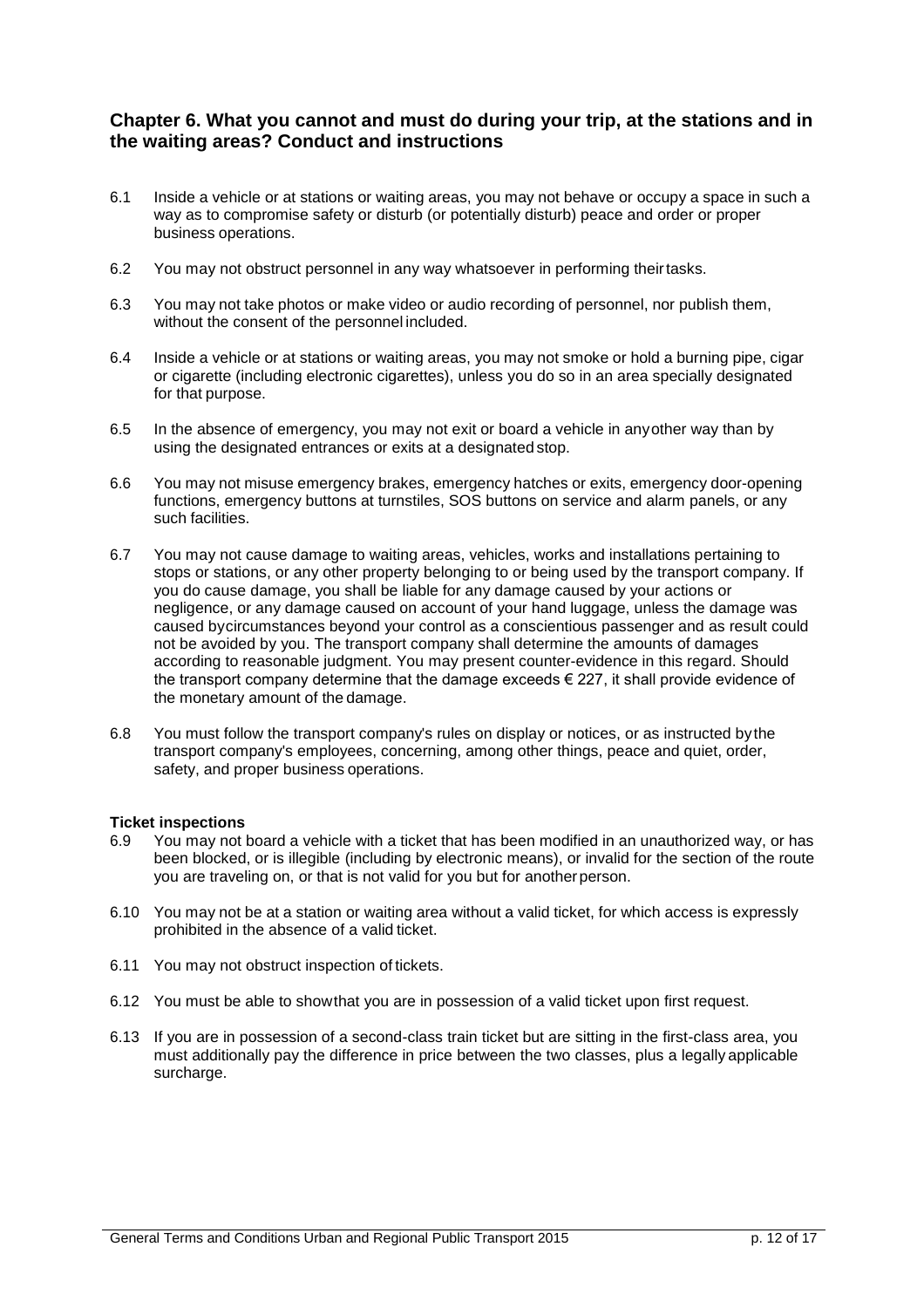- 6.14 You must identify yourself on first demand by means of a legally valid ID, should you fail to present the transport company with a valid ticket while a valid ticket is still required, or should you fail to comply with any of the transport company's instructions.
- 6.15 Should you fail to present or hand over a valid ticket in the event of an inspection, or are using an unauthorized or manipulated ticket, or misuse a ticket or obstruct or prevent inspection of tickets, you shall owe a legally applicable surcharge in addition to the (additional) transportation fare.

Should the transport company reasonably incur any extrajudicial costs in collecting the transportation fare and any applicable surcharges, you shall be liable for these costs. The maximum amount of such extrajudicial costs is set forth in the Dutch law. In this context, the transport company may deviate from said maximum amount in favor of the consumer.

- 6.16 You shall owe the legally applicable surcharge and (additional) transportation fare forthwith, but the transport company may grant postponement of payment of the legally applicable surcharge and (additional) transportation fare and allow you to continue your journey, if you provide your name and address and the information supplied matches an ID shown on the spot in accordance with the Dutch Compulsory Identification Act. In such cases, a draft ticket is issued. Should you fail to make payment of the legally applicable surcharge and transportation fare within the time period (no less than 14 days) indicated on the invoice sent to you, you shall be liable for an amount by way of administration costs determined by the Dutch Ministry of Infrastructure and the Environment (in addition to the transportation fare and legally applicable surcharge). You may lodge an objection with the transport company in this regard. This objection shall not release you from your payment obligation.
- 6.17 Should you violate the rules set forth in this section, the transport company may at any time have you removed from the vehicle or station or waiting area, and may bar you from entering the vehicle or station or waiting area. The transport company may also block or withdraw your ticket or have it blocked or withdrawn. In the case of serious misconduct the transport company may bar you from travel and remaining on its premises. Should you be removed or denied, you shall lose your right to transportation, regardless of whether you have been transported to your final destination or not. In the event of a ticket being blocked or withdrawn or you being removed, you shall have no

right to reimbursement. This includes also the time period during which your ticket was unavailable to you.

- 6.18 In the event of invalidity or misuse of a personal ticket being blocked or withdrawn by the transport company, or in the event you should obstruct or prevent its inspection, you shall not be entitled to the issue of a new personal ticket in your name.
- 6.19 If you can demonstrate that the circumstances leading to a ticket being blocked or withdrawn or your being removed cannot be attributed to you, sections 6.17 and 6.18 shall not apply.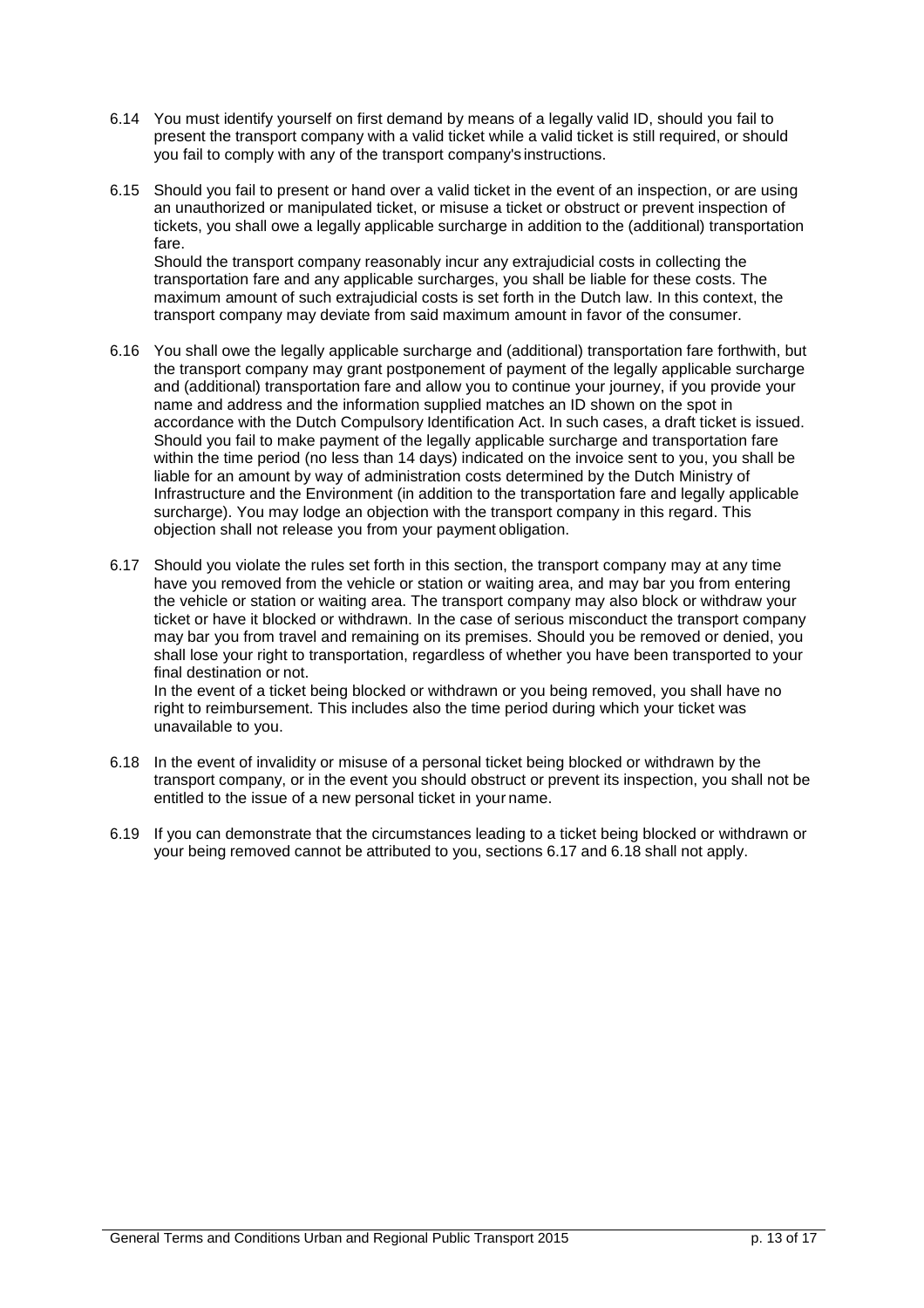### **Chapter 7. What are your rights if your ride does not proceed as expected?**

## **Technical failure**<br> **7.1** If a legally a

If a legally applicable surcharge was imposed on you because you were traveling without a valid ticket on account of the lack of a functioning ticket machine at the station at which you boarded, or you were unable to check in on account of a technical failure and no service point was staffed at that specific time, you shall be released from liability for said surcharge upon submitting a request to this effect to the transport company.

#### **Strikes**

7.2 In the event of a legitimate general strike lasting longer than one day, on account of which you could not travel, the transport company shall upon your request proceed with your reimbursement of prepaid travel fares on a pro-rata basis for the duration of the strike, within the boundaries of reasonableness and fairness. Compensation for prepaid travel fares shall only be granted for transportation that was prevented on account of the strike. The transport company may take reasonable administrative costs incurred into account in this context.

#### **Delays in regional travel by train**

7.3 Should you acquire a one-way or return ticket and have to discontinue or cancel your journey because a train was delayed by more than 61 minutes or such a delay can reasonably be anticipated, in the absence of force majeure (as referred to in European regulation 1371/2007), you shall have the following options to choose from:

1) You may carry out your journey on a route other than the usual one, if the transport company has been able to provide an alternative route to this effect. In such cases the transport company shall inform you of the alternative routes you could take.

2) You may send the original ticket or relevant transaction document to the transport company's customer service department with a request for reimbursement. If your journey was to be executed by more than one transport company, you shall be reimbursed for the portion of the fare for the route section on which the delay occurred.

3) You may send the original ticket or relevant summary of transactions to the transport company's customer service department with a request for reissue of your ticket allowing you to travel at a different time and at your convenience, but only at the same times and on the same types of days for which your original ticket was valid. Under no circumstances shall the new ticket you receive be exchanged for money, unless while using your ticket, you are confronted with further delay as referred to above.

- 7.4 You are entitled to reimbursement for your reasonable accommodation costs, if, in the course of a train journey, you are forced on account of the delay to stay the night somewhere along the route you are being transported on by the transport company. In such cases you shall also be entitled to compensation for the reasonable costs of traveling to your accommodation.
- 7.5 To the reasonably necessary extent, the transport company shall endeavor to provide you with meals and beverages free of charge, if the travel by train was delayed by longer than 61 minutes.
- 7.6 Should it , in the absence of force majeure, not be possible to continue travel by train for a prolonged period of time, the transport company shall provide substitute transportation to the extent that such can reasonably be demanded.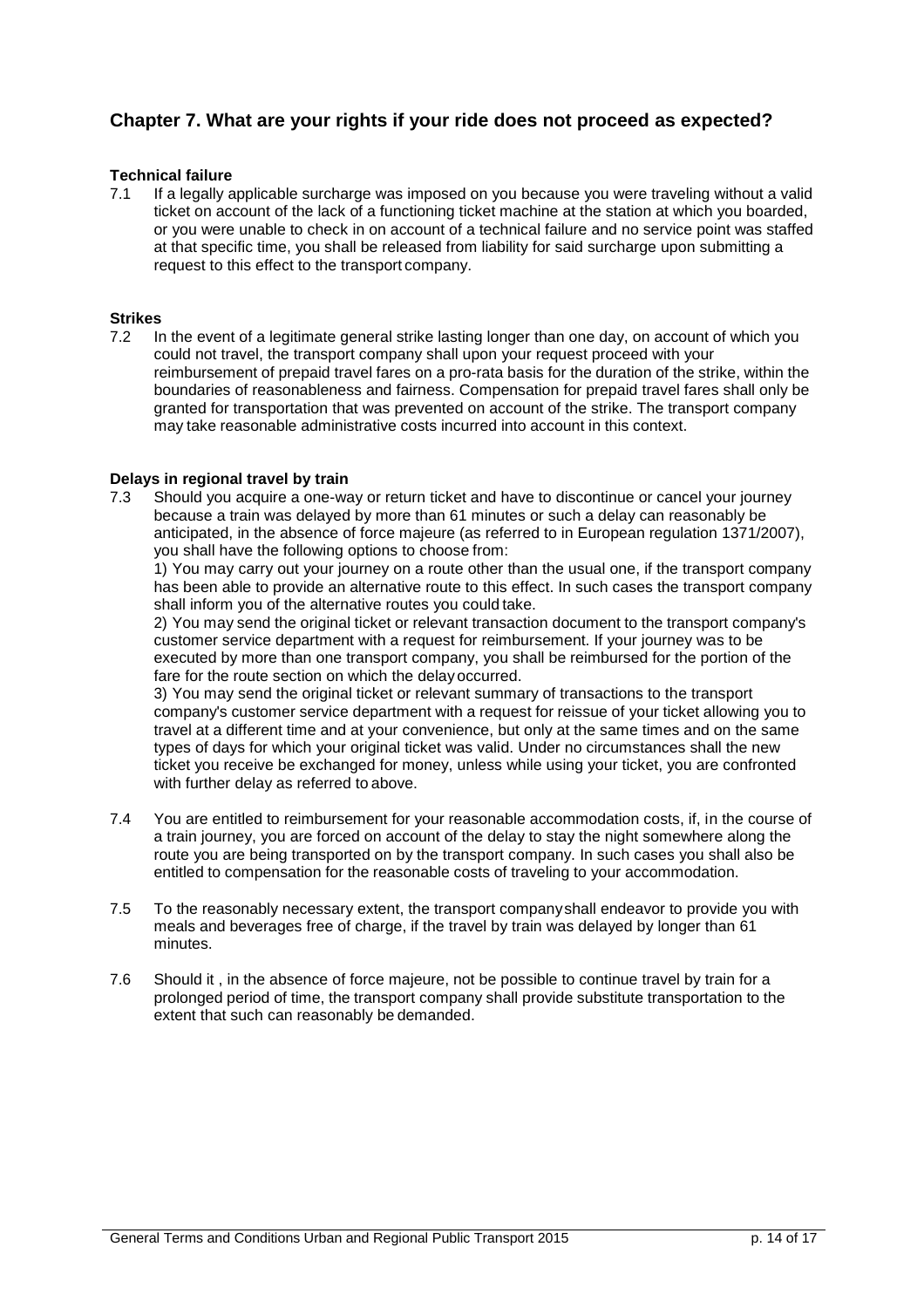#### **Compensation for damages**

7.7 You have a right to compensation, if your hand luggage is partially or entirely lost or damaged in the course of transportation as a result of:

a. an accident you are involved in for which the transport company is liable, or b. circumstances the transport company could have avoided or avoided the consequences of, had it acted conscientiously;

Any compensation potentially owed you by the transport company in the event of loss or damage to hand luggage is legally limited to the amount of €1,675 per passenger in urban or regional public transport, and SDR<sup>2</sup> 1,400 ( $\in$  1,577 on February 14, 2014) in the case of regional transport by train. The transport company shall not compensate for damages, if you failed to transport your hand luggage in conformity with these General Terms and Conditions. The foregoing is also provided for in section 106 of Book 8 of the Dutch Civil Code.

- 7.8 You have a right to compensation for damages if the transport company causes harm to or loss of your wheelchair or mobility aids or other auxiliary devices. This compensation shall match the costs of replacing or repairing auxiliary devices that are damaged or missing.
- 7.9 You or your surviving relatives have a right to compensation, if you are injured or killed in the course of transportation as a result of: a. an accident you are involved in for which the transport company is liable, or

b. circumstances the transport company could have avoided or avoided the consequences of, had it acted conscientiously.

Any compensation potentially owed you or your surviving relatives by the transport company in the event of injury or death is legally limited to the amount of €1,000,000 per passenger in urban or regional public transport, and SDR 175,000 (€ 197,139 on February 14, 2014) per passenger in the case of regional transport by train.

7.10 Should a member of the transport company's personnel perform a service for you upon your request and the service is not one the transport company is obliged to provide, then the employee shall be considered to have acted on your behalf. If a member of the transport company's personnel is held liable for damage suffered by you in the course of transportation, that employee has recourse to the same limits imposed on liability as in the case of the transport company.

#### **Liability on the part of the transport company**

- 7.11 Should you suffer damages on account of delays or a missed connection, for any reason whatsoever, occurring before, during or after you are transported, or on account of any kind of deviations from the timetable, then the transport company shall not be held liable for said damages and you may not claim reimbursement for the costs from the transport company. The transport company shall not be held liable for damages caused by circumstances whereby the usual vehicles available to the transport company prove insufficient,nor shall the transport company be held liable for damages arising from lack of seating or standing space.
- 7.12 The transport company shall not take recourse to any limitations on its liability, where damages arise as a consequence of the transport company's actions or acts of negligence committed with willful intent to cause damage or committed recklessly and in the knowledge of the likely harmful consequences.
- 7.13 The transport company shall not be held liable for damages caused by its failure to offer service or failure to implement the timetable as a result of circumstances that cannot be attributed to the transport company (or force majeure). Such circumstances include savage acts of limited scope and duration on the part of personnel, sabotage, riots (including football riots), extreme weather conditions, bomb alerts and terrorist attacks or the threat thereof.

**²** 1SDR stands for special drawing right. It constitutes a pseudo-currency of which the value is determined by the International Monetary Fund. In international agreements and regulations amounts are often expressed in SDR in order to eliminate exchange rate fluctuations.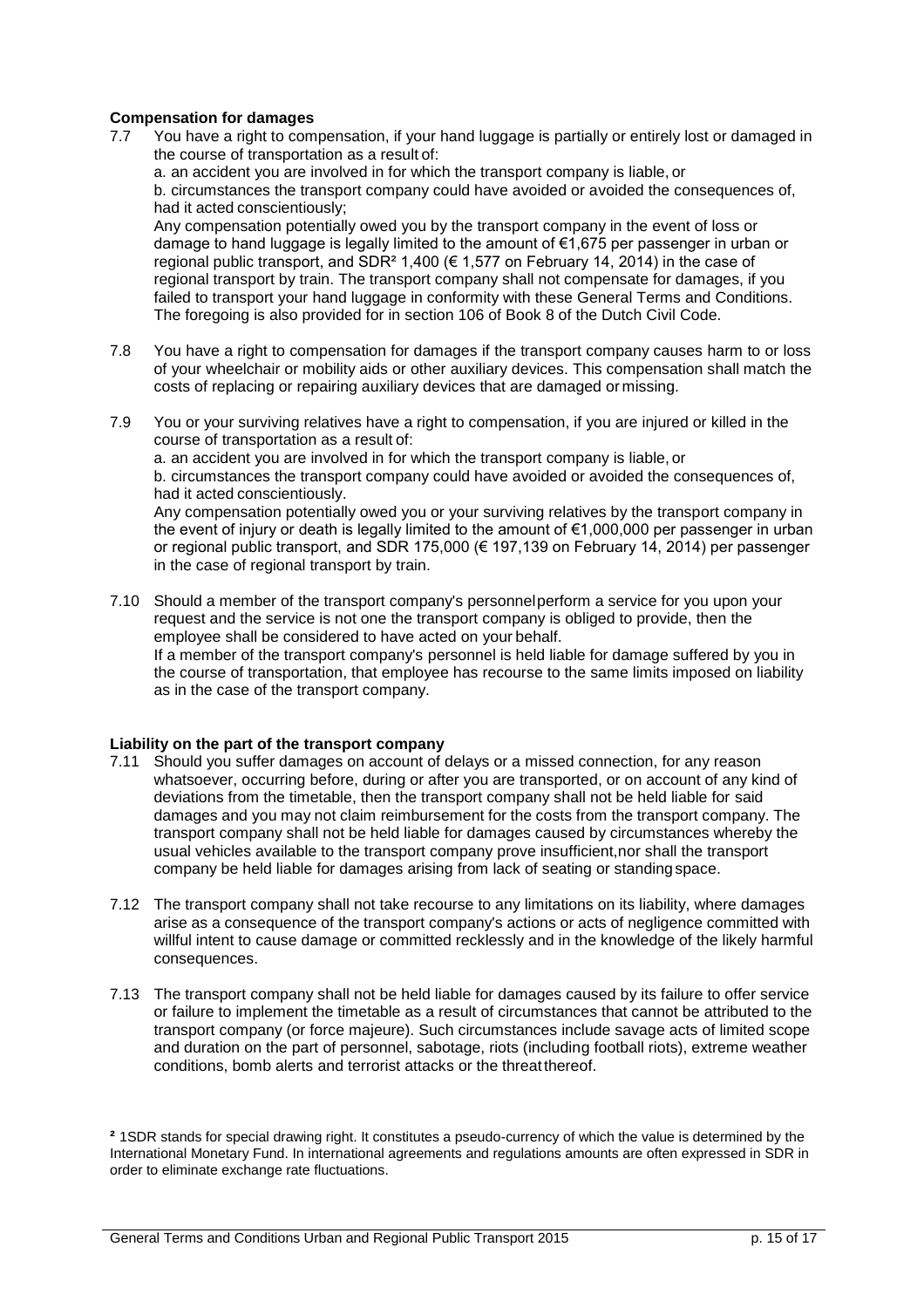7.14 If an employee of the transport company provides you with information on, for example, compensation or reimbursement, and at a later time you wish to take recourse thereto, you must be able to cite the precise date and time, and the precise location at which you were informed, along with the line number and direction, and, if possible, the vehicle number.

#### **Statute of limitations**

7.15 All claims arising by virtue of this transportation agreement shall expire after a period of one year. This time period shall commence with the day following the day on which the incident giving rise to the claim took place.

#### **Complaints and disputes**

- 7.16 You must notify the transport company of any damages you have suffered in writing as soon as possible, along with the cause and, if possible, the amount of the damages.
- 7.17 The transport company shall indicate on its website which other language besides Dutch may possibly be used for correspondence concerning complaints and disputes.
- 7.18 Should you have a complaint, you must submit it in writing to the transport company. This complaint must cite all the relevant information for the transport company to be able to process your complaint. Should your complaint be in reference to an incident that occurred while traveling, you must at the very least indicate the time, date, and location of the incident, along with the line number and direction, and, if possible, also the vehicle number. The transport company may ask that you submit your ticket.
- 7.19 Disputes between you and the transport company concerning the generation or execution of the transportation agreement in regard of the services provided or to be provided by the transport company may be lodged by both you and/or the transport company at the Geschillencommissie Openbaar Vervoer (Public Transport Disputes Committee) at the following address: Geschillencommissie Openbaar Vervoer , PO Box 90600, 2509 LP The Hague [\(www.degeschillencommissie.nl](http://www.degeschillencommissie.nl/) - click on *openbaar vervoer*). You may only lodge such a dispute if you have previously submitted the complaint to the transport company in writing and it has not replied with a detailed response regarding your complaint in a reasonable time period. You may request a form to this end at [www.degeschillencommissie.nl](http://www.degeschillencommissie.nl/) or by phone at +31 (0)70- 3105310.
- 7.20 If your complaint concerns transport by train, you may also submit it to the Inspectie Leefomgeving en Transport (ILT - the Human Environment and Transportation Inspectorate), which monitors compliance with EC Regulation no. 1371/2007 of the European Parliament and Council of October 23, 2007 concerning the rights and obligations of railway passengers. However, you may only do so if your complaint concerns violation of said Regulation. You may request a form to this end at [www.ilent.nl](http://www.ilent.nl/) or by phone at +31 (0)88-489000.